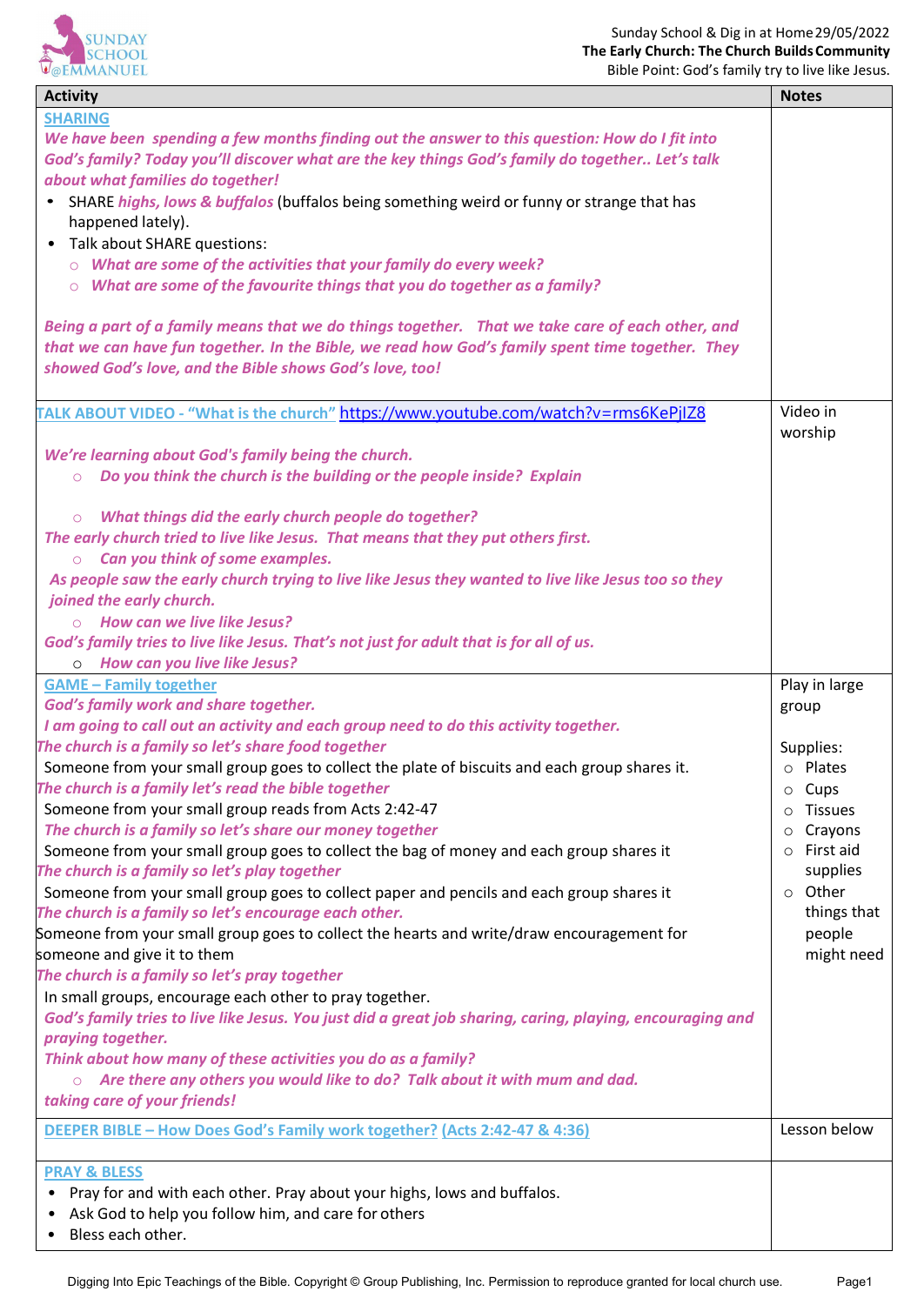

| <b>DEEPER BIBLE - How Does God's Family work together?</b>                                                                                                                                                                                                                                                                                                                                                          | Supplies: |
|---------------------------------------------------------------------------------------------------------------------------------------------------------------------------------------------------------------------------------------------------------------------------------------------------------------------------------------------------------------------------------------------------------------------|-----------|
| In today's Bible story, God's family did things together. They listened to the apostles' teaching                                                                                                                                                                                                                                                                                                                   | • Bibles  |
| and had fellowship, they broke bread and prayed together, they took care of each other, and                                                                                                                                                                                                                                                                                                                         |           |
| sharing what they had. Let's practice doing these things. Spend time at least three days this                                                                                                                                                                                                                                                                                                                       |           |
| week sharing a meal, reading the bible, praying together and sharing stories of your day.                                                                                                                                                                                                                                                                                                                           |           |
| Read Acts 2:42                                                                                                                                                                                                                                                                                                                                                                                                      |           |
| $42$ The believers studied what the apostles taught. They shared their lives together. They ate and prayed                                                                                                                                                                                                                                                                                                          |           |
| together.                                                                                                                                                                                                                                                                                                                                                                                                           |           |
| One of the things people did in this verse is pray. Who's one person at our church you could<br>$\circ$<br>pray for?                                                                                                                                                                                                                                                                                                |           |
| Let's try it now! Find a partner. Ask them what they'd like you to pray forand then pray together.<br>Allow time. Prayer is a great way to care for each other. Let's find out another way.                                                                                                                                                                                                                         |           |
| Read Acts 2:45<br>$45$ They sold property and other things they owned. They gave to anyone who needed something.<br>People sold things they had to share money with people in need. What's something you could<br>$\circ$<br>do or sell to raise money? Maybe you've done something in the past. If so, share about that.                                                                                           |           |
| Read Acts 2:46<br><sup>46</sup> Every day they met together in the temple courtyard. They ate meals together in their homes. Their<br>hearts were glad and sincere.<br>In this verse, people ate together with "joy and generosity." How can you spread joy at<br>$\circ$<br>church?                                                                                                                                |           |
| Let's try this one. Everyone put a frown on your face. We'll play Hot Potato again, but this time, we'll<br>pass a smile! And once you start smiling, you can keep that smile on your face. Once everyone is<br>frowning, smile at the person to your right. Then have them pass the smile to the next person, and so<br>on. It's okay if they are silly; that's part of spreading joy!                             |           |
| Great job spreading joy! That's a great way to take care of each other. Let's see what else we can do<br>to care for God's family.                                                                                                                                                                                                                                                                                  |           |
| Read Acts 4:36<br>$36$ Joseph, a Levite from Cyprus, whom the apostles called Barnabas (which means "son of<br>encouragement"),<br>We can assume that because Barnabas means "son of encouragement" that he did that.<br>What's one way you can be more encouraging when you're at church?<br>$\circ$                                                                                                               |           |
| Money is one thing that helps us take care of each other. But it's not the only thing we need! The<br>church did sell their possessions, houses, and land to have money to share. But they also gave prayer,<br>joy, and encouragement! That means you don't need money or stuff to take care of God's family.<br>Even with empty hands, you can be an important part of how God's family takes care of each other. |           |
| Let's put this into practice. Pick one idea we talked about that you can commit to doing this week.<br>Tell a partner your choice. Allow time for kids to share. Thanks for sharing! This week, try out your<br>idea. You'll get to be part of how God's family takes care of each other.                                                                                                                           |           |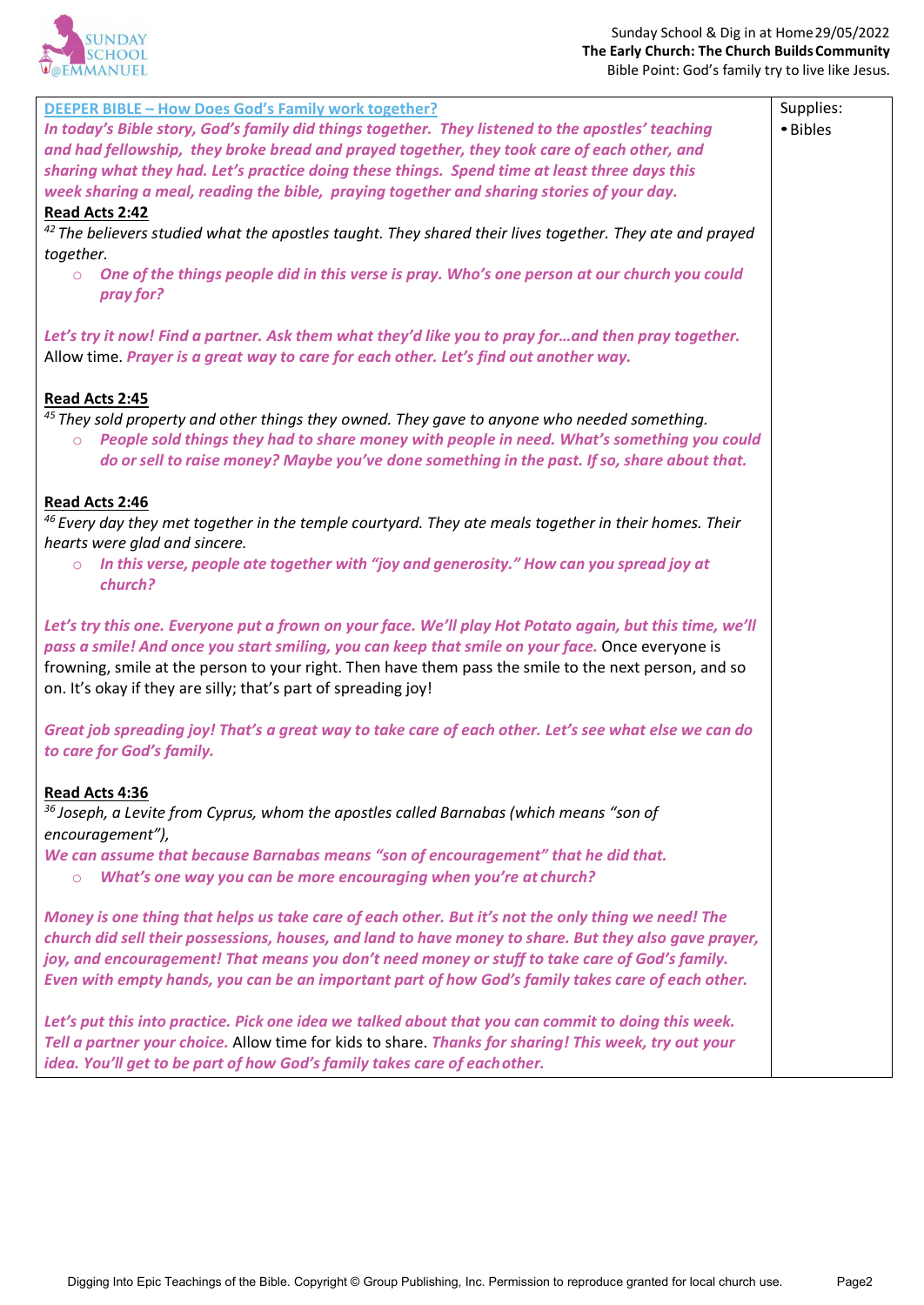

| <b>PRAY - for the Church</b><br>Today we learned that God's family try to live like Jesus. When you believe in Jesus, you're part of<br>God's family! In today's Bible story, one way God's family tried to live like Jesus was by praying.<br>Lead kids to pray for each other, praying for the person sitting next to them. Saying: Lord, I pray for<br>NAME, please help me to be their friend and to help them when they need it.<br>Pray: God, thank you for your family! Help us take good care of each other. In Jesus' name, amen.                                                                                |                                         |
|---------------------------------------------------------------------------------------------------------------------------------------------------------------------------------------------------------------------------------------------------------------------------------------------------------------------------------------------------------------------------------------------------------------------------------------------------------------------------------------------------------------------------------------------------------------------------------------------------------------------------|-----------------------------------------|
| <b>Activity</b>                                                                                                                                                                                                                                                                                                                                                                                                                                                                                                                                                                                                           | <b>Notes</b>                            |
| <b>Leaders/Helpers/Parents Dig In</b><br>Read: Acts 2:42-47; 4:32-37<br>In This Passage: The church is just beginning, and they live as a very close-knit family. They eat<br>together, share all their possessions, and make sure everyone has what they need. They're full of joy,<br>praise, and encouragement!<br>Bible Point: God's family try to live like Jesus.<br>Summary Verse: "Together, we are his house, built on the foundation of the apostles and the prophets.<br>And the cornerstone is Christ Jesus himself" (Ephesians 2:20).                                                                        | Read before<br>lesson in<br>preparation |
| You'll Be Teaching: God's family try to live like Jesus. It didn't take long for the church to have<br>arguments and division. A look at Paul's letters will tell you that. But here, at the very beginning, we<br>have the perfect picture of what God's family should be like. Use this lesson to encourage kids to strive<br>for this kind of community, where we're looking out for each other's needs.<br>Think About: What's the best example of community you've experienced in God's family?                                                                                                                      |                                         |
| Pray: That your children's ministry-and your church as a whole-could grow to be more and more like<br>the church in Acts 2.<br>Quick Tip: As a leader, you have a lot to do. But don't let busyness cause you to overlook needs in your<br>own group. Are there kids who have discipline issues because they feel unloved and overlooked at<br>home? Are there kids who struggle to pay attention because they missed breakfast and they're hungry?<br>Are usually boisterous children quiet because they're struggling with hardships and need prayer? Be<br>the one who sees and cares for the needs in your community. |                                         |
| <b>FAMILY TOGETHER TIME</b><br>1. Set a five-minute timer.<br>2. Send everyone on a hunt around your house, finding things to give away to help someonein<br>need.<br>3. After five minutes, have everyone return with whatever they found.<br>4. Work together to choose what from the pile you can give away—and who could use it.                                                                                                                                                                                                                                                                                      |                                         |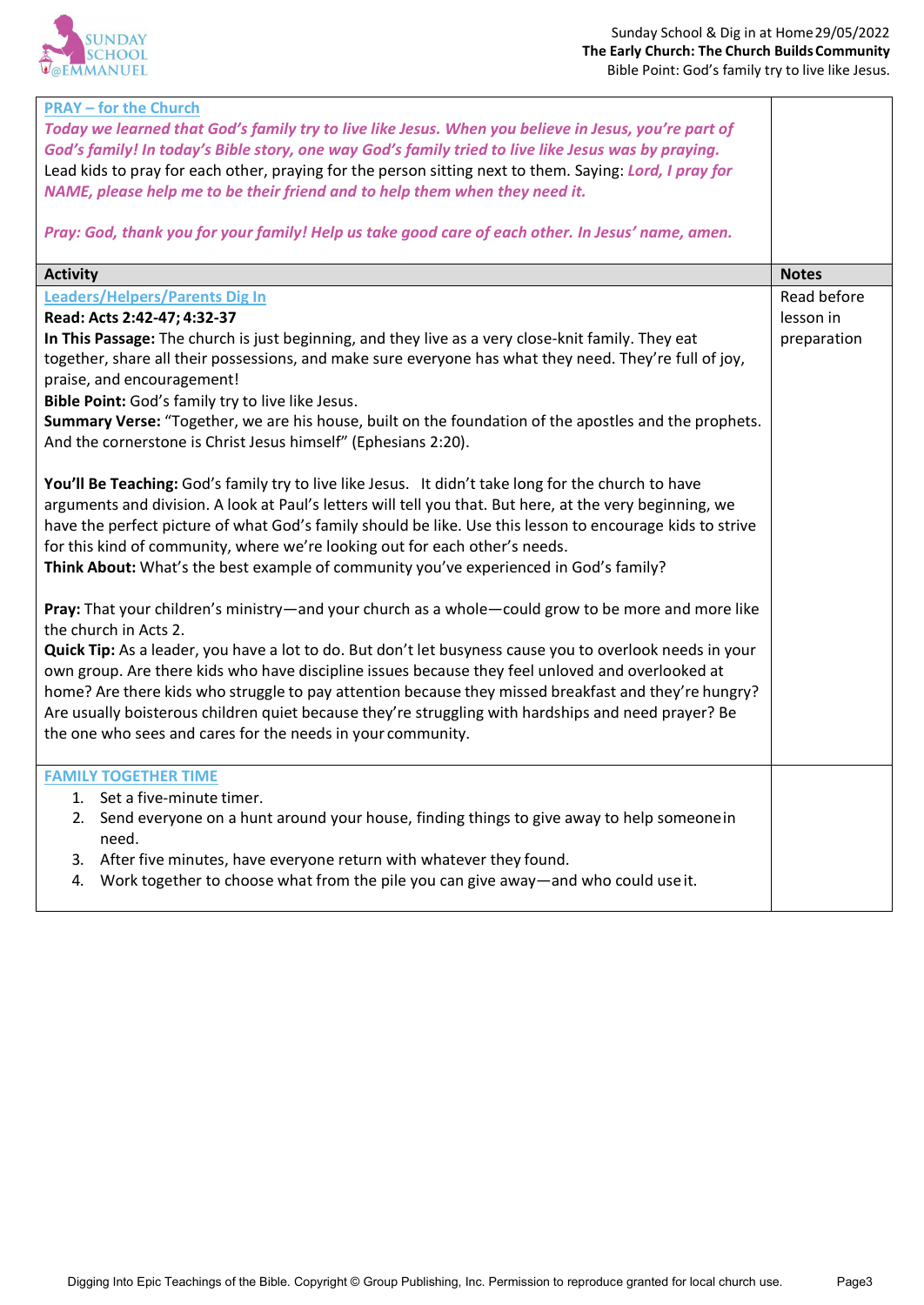

| BIBLE DISCOVERY - The Church Builds Community (Acts 2:42-47; 4:32-37)                                                         | Supplies:      |
|-------------------------------------------------------------------------------------------------------------------------------|----------------|
| Today we're learning that God's family tries to live like Jesus. First let's see what happens when we try                     | • Bible        |
| to take care of only ourselves.                                                                                               | • small jigsaw |
| 1. Separate into groups and give each group a pile of puzzle pieces.                                                          | puzzle (20-    |
| 2. Ask each group to put their puzzle together without leaving their group.                                                   | 50 pieces)     |
| Allow time for groups to try to work independently of each other.<br>3.                                                       | • pens         |
| What's so hard about trying to put your puzzle together?<br>$\circ$                                                           | • paper        |
|                                                                                                                               |                |
| You know, our puzzle activity reminds me of the church in the Bible book of Acts. There were some                             | Prep:          |
| people who didn't have everything they needed, just like you didn't have all the pieces you needed.                           | • Split the    |
| But they discovered that if they put what they had together, everyone had what they needed!                                   | pieces of      |
| Some people had food to share. Point out one set of pieces.                                                                   | your jigsaw    |
| Some people had land they could sell. Point out another set of pieces.                                                        | puzzle into    |
| Other people had money to give. Point out another set of pieces.                                                              | four piles.    |
| There are other things people need, too. The Bible doesn't talk about people sharing clothes, but                             |                |
| that's definitely a need we have! What other needs might people have? Before, each of your groups                             |                |
| had just one part of the things we need. But no one had everything they need! So let's see what                               |                |
| happened when God's family took care of each other.                                                                           |                |
| <b>Read Acts 2:42-47</b>                                                                                                      |                |
| The Fellowship of the Believers                                                                                               |                |
| $^{42}$ They devoted themselves to the apostles' teaching and to fellowship, to the breaking of bread and to                  |                |
| prayer. <sup>43</sup> Everyone was filled with awe at the many wonders and signs performed by the apostles. <sup>44</sup> All |                |
| the believers were together and had everything in common. <sup>45</sup> They sold property and possessions to                 |                |
| give to anyone who had need. <sup>46</sup> Every day they continued to meet together in the temple courts. They               |                |
| broke bread in their homes and ate together with glad and sincere hearts, <sup>47</sup> praising God and enjoying             |                |
| the favour of all the people. And the Lord added to their number daily those who were being saved.                            |                |
|                                                                                                                               |                |
| Awesome! Everyone shared everything they had so everyone had everything they need. Let's do that,                             |                |
| too! Have groups bring all their puzzle pieces to the centre of the room and put the puzzle together as                       |                |
| they share all their pieces.                                                                                                  |                |
| What was the difference between working separate and everyone sharing what they had?<br>$\circ$                               |                |
| Why do you think people often try to keep what they have instead of sharing?<br>$\circ$                                       |                |
| A lot of times, people tend to focus on themselves. We want to keep everything we have for ourselves                          |                |
| to make sure we have what we need. But when you did that with the puzzle pieces, you didn't have                              |                |
| what you needed. You only had some things. When we shared, we could make sure everyone was                                    |                |
| taken care of. That's what happened in the early church. They showed us how God's family tried to live                        |                |
| like Jesus and take care of each other.                                                                                       |                |
|                                                                                                                               |                |
| 1. Hand out a piece of paper and a pen to each child.                                                                         |                |
| o I want you to think now about what you have that you could share?                                                           |                |
| 2. It doesn't have to be something they have with them right now. It could be a physical item,                                |                |
| such as a game they could bring to church to play with others as kids arrive or a shirt, they                                 |                |
| outgrew that they could share with someone who's the right size for that shirt. Or it could be a                              |                |
| talent, such as colouring or baking.                                                                                          |                |
| If they want to write more than one thing, great!<br>3.                                                                       |                |
| 4. When finished writing, they'll bring their pieces to you and make a big pile in front of you.                              |                |
|                                                                                                                               |                |
| Wow! We all have something to share. Let's spread out our pieces and see what we could do with all                            |                |
| these things. Spread out the pieces, reading each one. Have kids stand around the pieces and look for                         |                |
| combinations of things they could use together. For example, maybe one person has a collection of art                         |                |
| supplies to share, and another person said they're good at drawing. Kids can also get creative, such as                       |                |
| combining the shirt with the talent of drawing so they could give a card to someone along with the                            |                |
| shirt. Or maybe several people wrote articles of clothing, and you could talk about having a clothing                         |                |
| drive to help people in need.                                                                                                 |                |